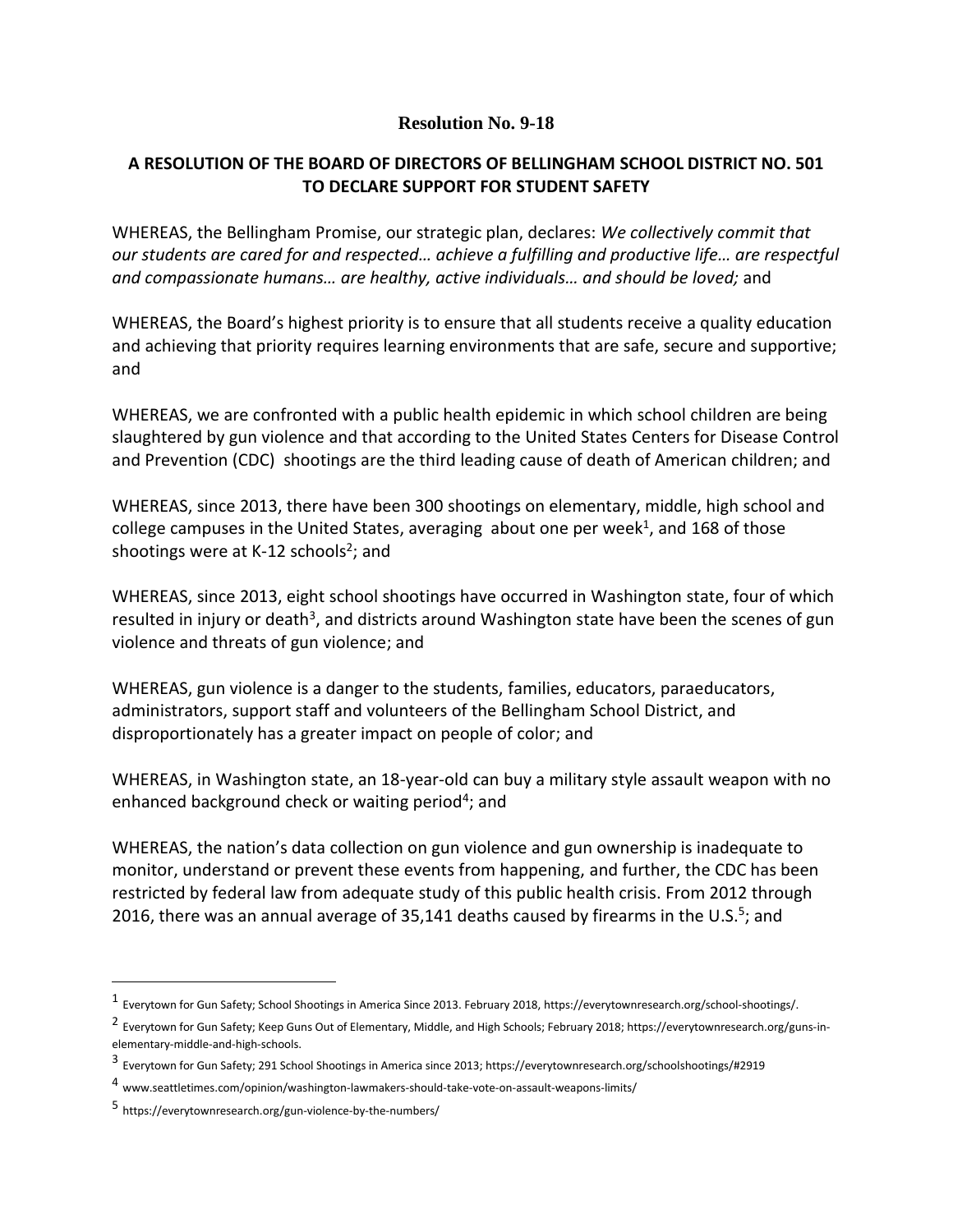WHEREAS, military style assault weapons have no place in society due to their intended purpose, and other guns are too easily obtained; and

WHEREAS, Washington State law (RCW 28A.600.420 and RCW 9.41.280) and Bellingham School District Policy (BSD 3200) already prohibit weapons and firearms on school properties; and

WHEREAS, teachers are not trained law enforcement officers and should not be asked or incentivized to keep weapons accessible in their classrooms; and

WHEREAS, there is no reason based upon any viable research to suggest that adding guns into a school setting or arming teachers would prevent these acts of violence; and

WHEREAS, gun violence and threats of gun violence in schools undermine the sense of security that all students should have in their learning environment; and

WHEREAS, sensible gun safety legislation will strengthen protections for our schools and students by preventing individuals from obtaining firearms; and

WHEREAS, many of our students have publicly expressed concern for their safety and wellbeing and have indicated that policymakers should act immediately to protect them in school and beyond; and

WHEREAS, Congress and the Washington State Legislature have yet to ban the sale of assault weapons, raise the minimum age for the purchase of handguns, establish universal background checks, and establish waiting periods before taking possession of a weapon; and

WHEREAS, some leading gun sellers (Dick's Sporting Goods, Walmart, and Kroger) have voluntarily ended their sales of assault weapons and voluntarily raised the age at which one can purchase a handgun to 21; and

WHEREAS, other individuals, pawn shops and retailers in our community continue to sell assault weapons and handguns to buyers who are as young as 18; and

WHEREAS, the multiple school shootings that the nation has witnessed over the years have complex causes requiring multiple solutions.

NOW, THEREFORE, BE IT RESOLVED by the Board of Directors of Bellingham School District No. 501 as follows:

- 1. That the Board calls for sensible gun safety legislation at the federal, state and local levels that protects students and staff, including, but not limited to:
	- a. raising the age to purchase firearms to 21;